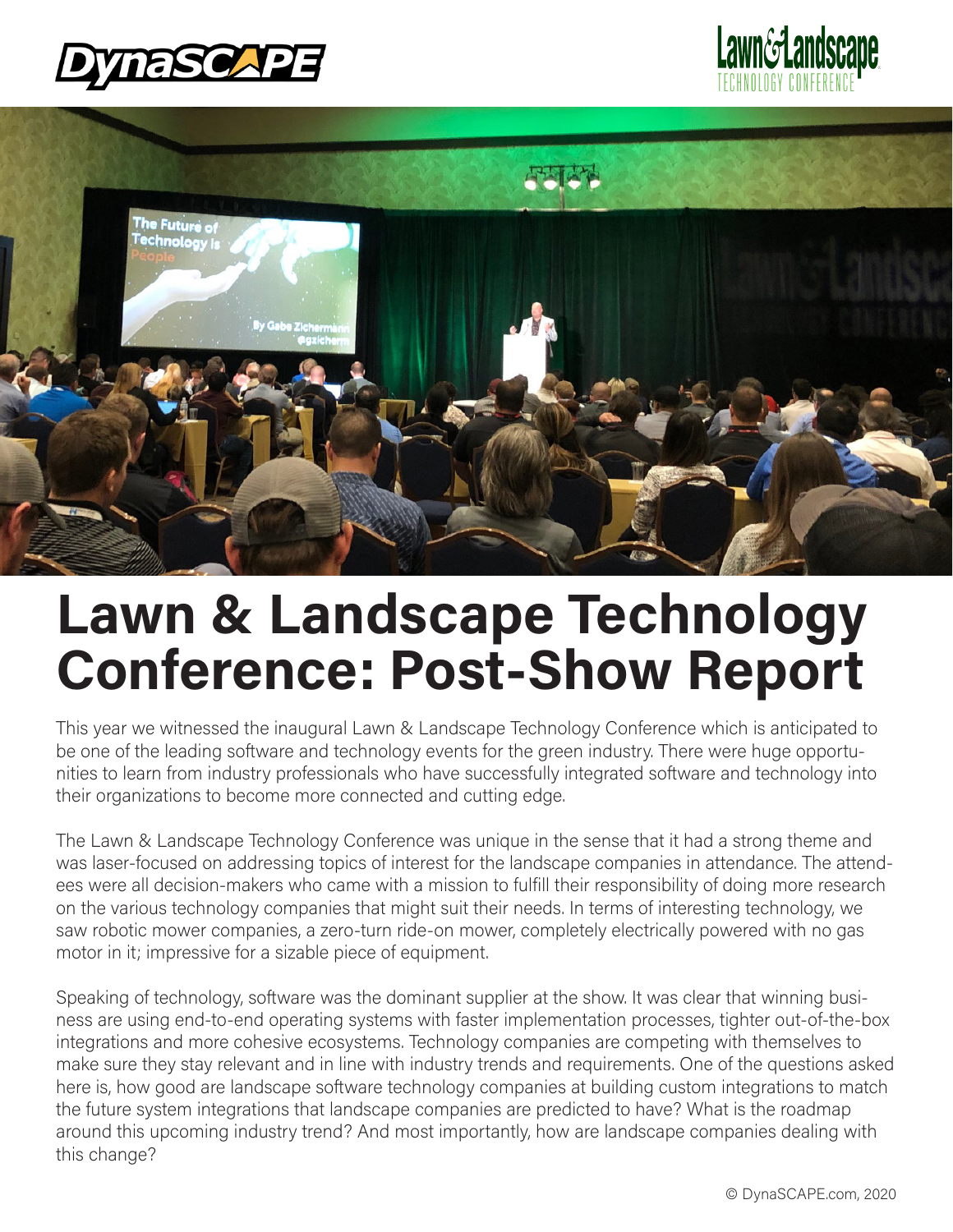#### The Importance of Being Integrated

The importance of integrations was essentially the overall feel, and this was echoed in the sessions at the conference; there was even talk around entering the fourth industrial revolution. Gabe Zichermann, an author and keynote speaker, delivered the keynote address at Lawn & Landscape's Technology Conference. His speech, titled, "The Future of Technology is People," updated attendees on the current state of technology. He talked about how changing technology was inevitable, and posed the question, "what will companies do strategically to encounter this industrial revolution?"



# **We don't yet have a single unifying technology that we can point to and say that is the defining area of our revolution - Gabe Zichermann**

Jason Cromley, the founder of Hidden Creek Landscaping, told attendees at the Lawn & Landscape Technology Conference that a small software program's lifespan is between six to eight years, and a larger program lasts 12-14 years. He talked about the importance of implementing technology and the hurdles that companies could potentially face with software implementation. The highlight of Cromley's presentation was essentially pointing toward how to use data and analytics to interpret the value of software implementation, and how companies should start listing their goals for software requirements regularly.

## Implementation Challenges

This, again, was a significant theme at the conference. It was discussed at many of the keynotes and presentations that companies shouldn't expect a smooth transition when switching from



Keynote speaker Gabe Zichermann gives his address on 'The Future of Technology is People" at the Lawn and Landscape Technology Conference. **Photo by Lawn & Landscape**

one system to another. This could be transitioning from manual, paper-based processes to automation, or even going from legacy software to more advanced technologies.

One of DynaSCAPE's most valued clients, Leslie Allebach from The Greenskeeper, talked about how she was able to implement our business management software, Manage360; some of the challenges she faced were around people.

She had people in her company of 30+ years who had been employed at The Greenskeeper since the beginning. For some, adopting a new piece of technology was not an easy feat. She spoke about a lot of the tasks they had to do in order to successfully implement software. They had preset office processes in place and implementing software doesn't always line up with business processes and procedures. They took the time to wipe the slate clean and create new processes as they were implementing the software; it was really encouraging to see they had the foresight at the time to do that.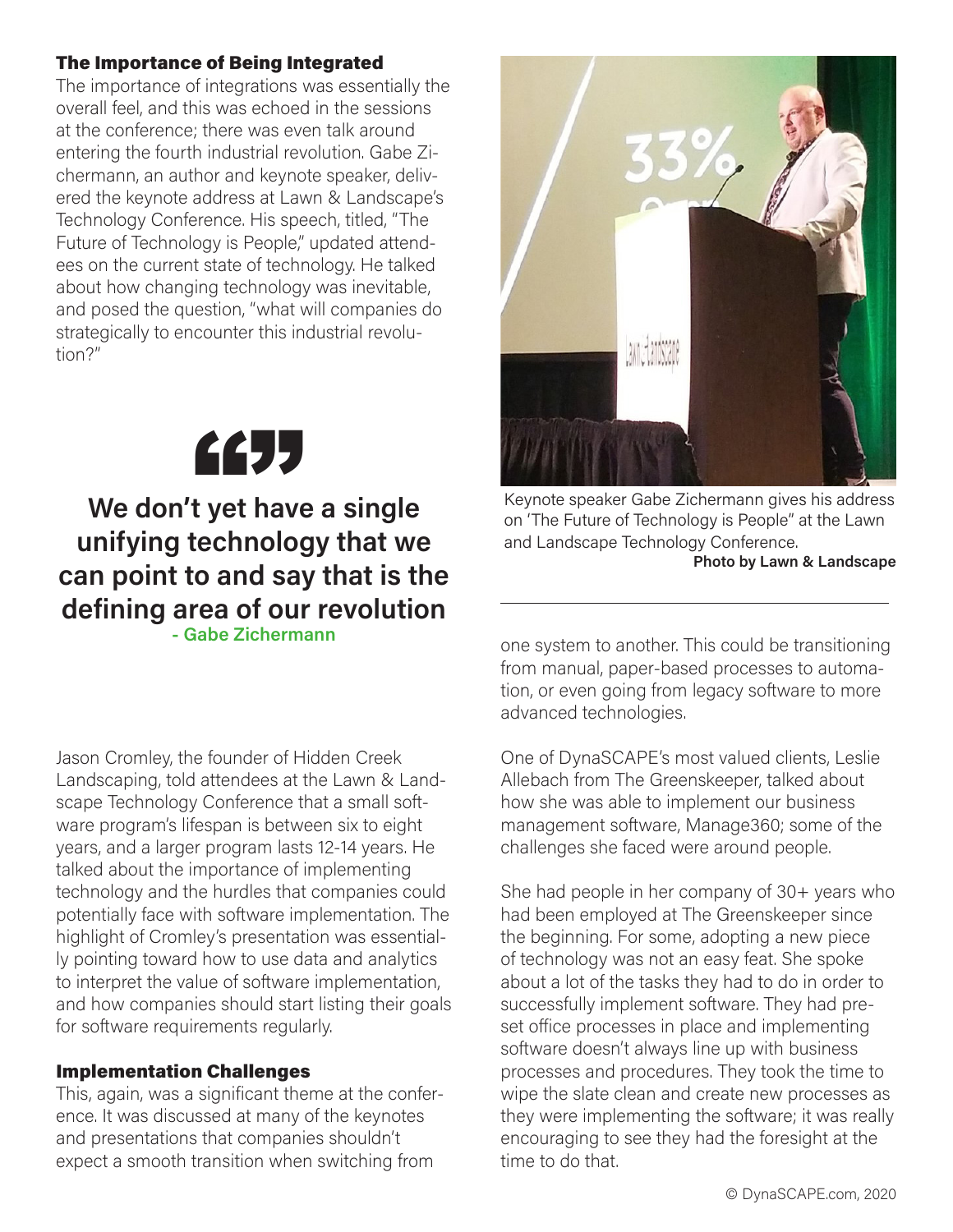

Leslie Allebach of The Greenskeeper giving her presentation at the Lawn & Landscape Technology Conference.

**Photo by Lawn & Landscape**

#### The Impact On People

People are really what make up an organization. Some embrace change because they understand it's necessary to move the business forward; others operate on the "if it ain't broke, don't fix it" mentality. This is where strong leadership comes into play.

Each person in the company needs to not only understand their role in the changes, but truly own and be accountable for it. The question is, how do you motivate someone to adopt change when they've been stuck in their ways for such a long time? The truth is most people aren't afraid of the change itself, but more so of the work it takes to make that change.

Focusing on the benefits and outcomes of these changes can help your team get through the time and effort is takes to implement new processes. Another way of looking at it is that people need to be needed in their community; if your people feel like they're contributing to the bigger picture, they might be more inclined to adopt the changes you're making.

#### Profitability And Culture

Justin White, the CEO of K&D Landscaping in California's Bay Area, talked about profitability. He brought up an interesting perspective of combining culture and profitability, and how one leads to the other.

The question was, without a proper software system, how do you capture and measure these metrics? They use a couple of different software systems, of one is to help them manage their culture. This is a look into the future and interesting that there is a software application to measure something as intangible as culture.

In terms of tangible metrics, they rely on DynaSCAPE's landscape business management software, Manage360, throughout the entirety of their business to dial in their profit. Over the last three seasons, their actual profit has been within 1% of what they have budgeted for the entire year. They've made the profit that they budgeted at the beginning of the year, just by using Manage360 and sticking to their processes that is within the software.

#### Big Announcements at the Show

DynaSCAPE and LandscapeHub announced a new partnership between the two companies to offer landscapers and other green industry professionals an automated sync between DynaSCAPE's business management software and LandscapeHub's wholesale management platform.

This integration of an end-to-end business management solution with a centralized order procurement process means landscapers and green industry professionals can spend more time generating real business and less time trying to figure out where they're going to get the plants and materials for the job.